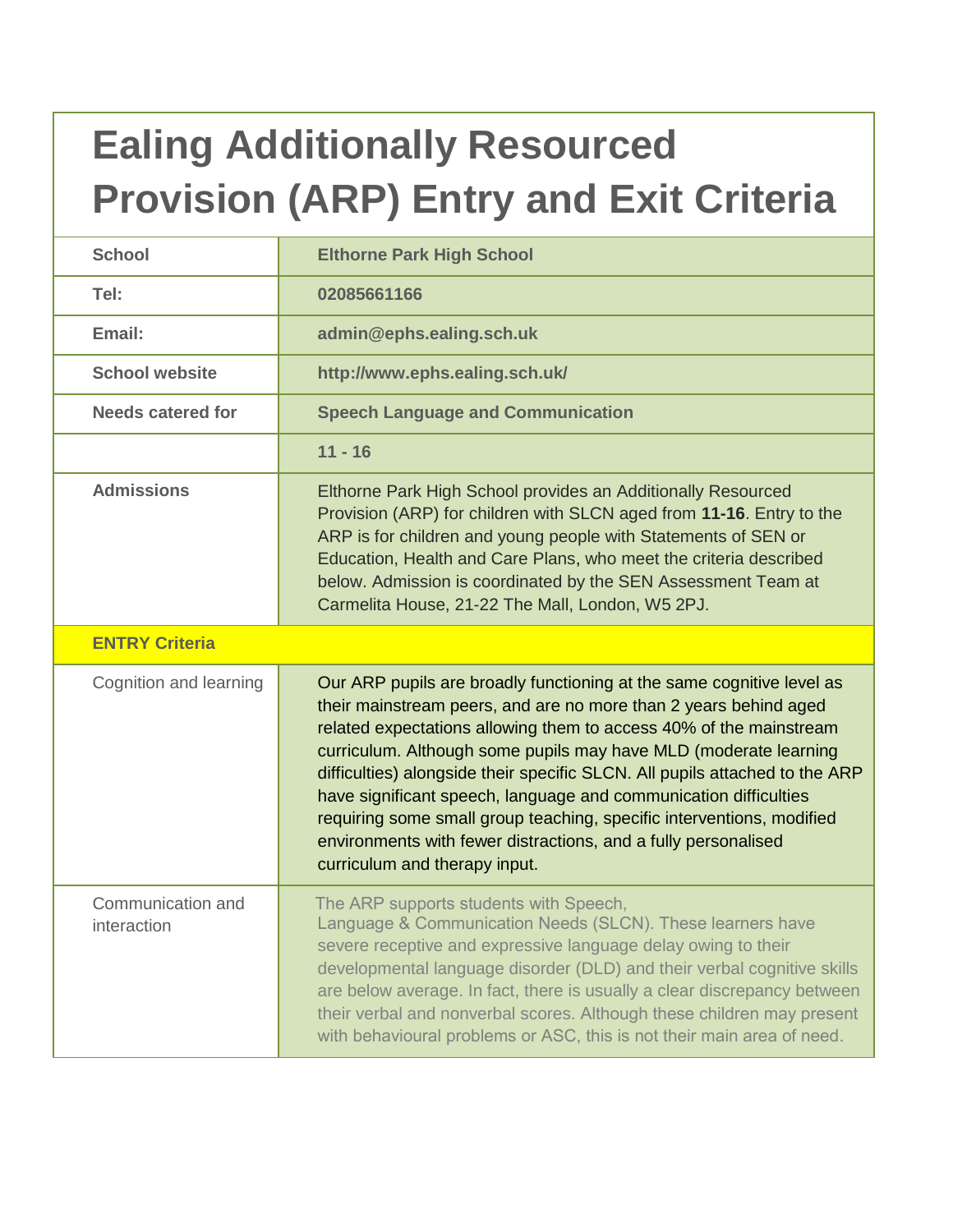| Social, emotional and<br>mental health | Pupils may be socially vulnerable, lacking confidence and experiencing<br>low self-esteem or anxiety about themselves as learners. Pupils may<br>have significant difficulties understanding social communication and<br>expressing needs and opinions in different situations. Pupils may have<br>delayed friendship making skills and will need support with this. |
|----------------------------------------|----------------------------------------------------------------------------------------------------------------------------------------------------------------------------------------------------------------------------------------------------------------------------------------------------------------------------------------------------------------------|
| Physical, sensory,<br>medical.         | The school will prioritise placements for students whose main need is<br>developmental language delay. These students may have additional<br>physical, sensory or medical needs that are secondary to their SLCN.                                                                                                                                                    |
|                                        |                                                                                                                                                                                                                                                                                                                                                                      |

## **School offer**

Elthorne Park High School provides an Additionally Resourced Provision (ARP) for children with SLCN aged from 11-16. All pupils must have an EHCP detailing their speech/language difficulties to be eligible. Students follow a highly tailored Key Stage 3 curriculum preparing them for the Elthorne Park ARP Certification (EPAC) at Key Stage 4.

## **Facilities**

The ARP is part of the learning inclusion base (Hub), which is at the heart of our high school. This is located within a brand new state of the art facility. The ARP is made up of a brand new classroom, access to a class garden area overlooking the park with some outdoor space, a kitchen facility, brand new ICT equipment and specialised software. There are also two meeting rooms for multi-disciplinary working and small group or 1:1 interventions. The ARP is next to the school library, computer rooms and new hall area. It is situated near the TA base and the offices of Assistant Headteacher for Access and Achievement (SENCo) and Assistant Headteacher for Inclusion.

ARP students have access to their own personal locker within the Learning Support Area. They will be able to attend a breakfast club from 08:00am should they wish to do so**, as well as a games club at lunchtime, with other pupils within the students' social area.** There is a weekly homelearning club after school which takes place in the library.

# **Staff**

The ARP has its own Centre Manager and class teacher; alongside a Speech and Language Therapist and an experienced Teaching Assistant, specialising in language.

**S Doyle**– ARP Centre Manager/ Teacher.

**A Kelley** – ARP Teacher

- **R Clarke** ARP Speech and Language Therapist.
- **H Da Silva** Teaching Assistant.
- **K Brown** Teaching Assistant
- **L Hillman** Teaching Assistant

#### **Professionals**

The ARP staff work with a range of external professionals. For example, pupils may receive input from speech and language therapists, occupational therapists, educational psychologists and any additional outside agencies as required, such as the Child and Adolescent Mental Health Service (CAMHS). In house, some of our pupils may require the supervision of Pastoral Support Workers or on site staff from